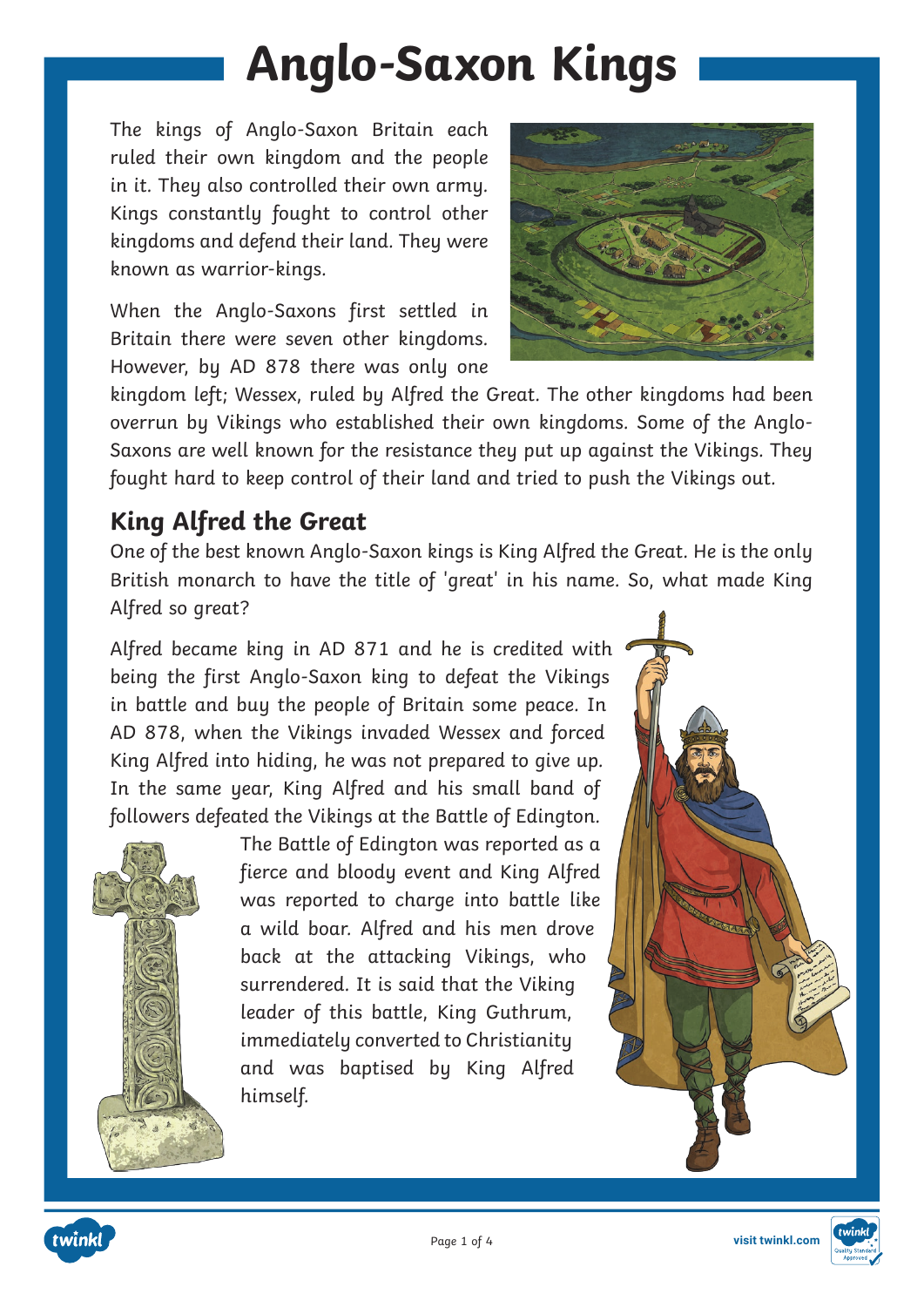King Alfred knew that although he had been able to stop the Vikings from taking over in Wessex, he would never be able to control them in the rest of England. So, in AD 886 he made a deal with the Viking King Guthrum and established a treaty which gave the Vikings control over Northern and Eastern England, an area which later became known as Danelaw. The treaty allowed King Alfred to keep control over Wessex and he also got to rule over West Mercia and Kent. This arrangement also helped to establish more peaceful relationships between the English and the Vikings. Alfred the Great remained king until his death in AD 899.

#### **King Athelstan**

After the death of King Alfred the Great, his son Edward the Elder took the throne. When Edward died, his son Athelstan (King Alfred's grandson), became the king.

Athelstan was king from AD 924 - 939. During his reign he drove the Vikings back more and more and was able to claim control over a greater area of land. In AD 927, Athelstan won back the kingdom of York from the Vikings. He also established control over King Constantine from Scotland and the other Northern kings. The five Kings of Wales also agreed to pay tribute (money) each year to King Athelstan. At the Battle of Brunanburh in AD 937, Athelstan fought with his Viking and Welsh allies to stop an invasion by the Scottish king.

Athelstan is known for forming good relationships with leaders from other countries. He married his four sisters to important rulers abroad which helped strengthen Britain's position overseas.

He also had strong links with religious leaders and he founded many churches.







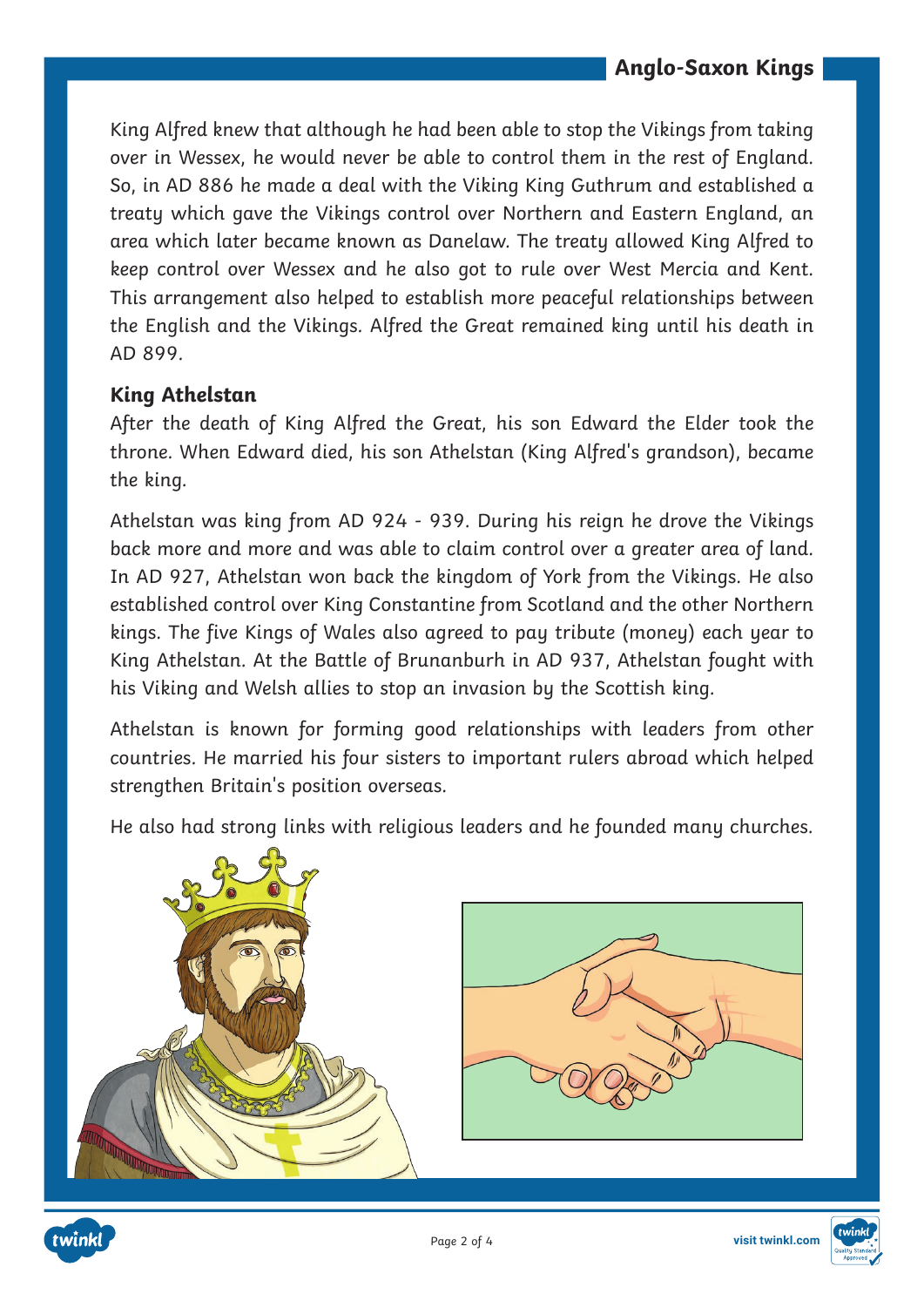## **Questions**

- 1. What was the last remaining Anglo-Saxon kingdom in AD 878?
- 2. What happened when the Vikings invaded Wessex in AD 878?
- 3. What happened when the Vikings invaded Wessex in AD 878?

4. What happened at the Battle of Edington?

- 5. Who was Guthrum?
- 6. When did King Alfred agree a treaty to divide up land with the Vikings?
- 7. What was Danelaw?
- 8. When did Athelstan become king?
- 9. Which kingdom did King Athelstan take back from the Vikings?

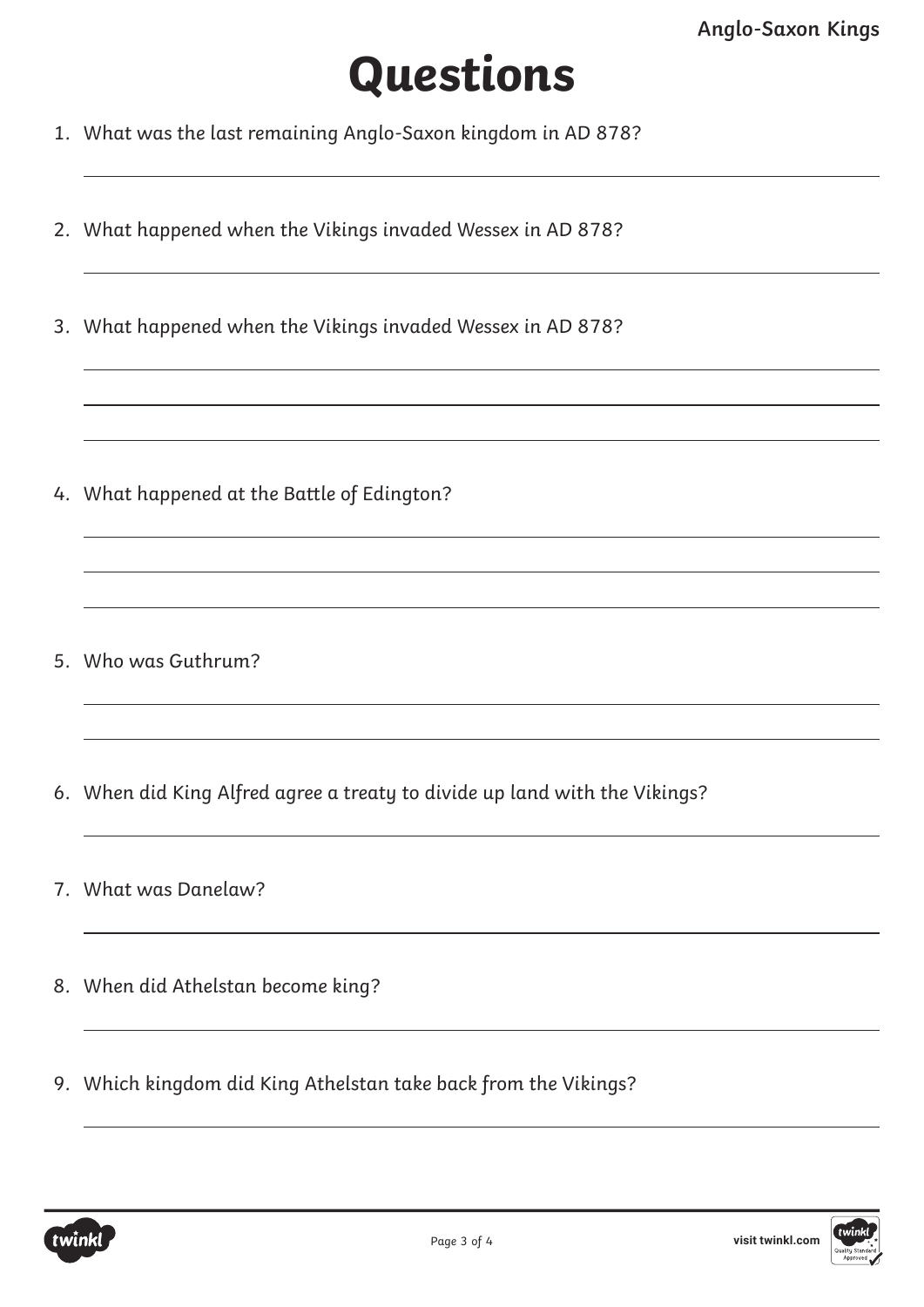10. Which Scottish king did Athelstan manage to control?

11. When was the Battle of Brunanburh?

twinkl

12. How did Athelstan help to strengthen the British relationships overseas?

13. Who do you think was the greater king: Alfred the Great or Athelstan?

14. In what ways do you think the two kings are similar and in what ways are they different?

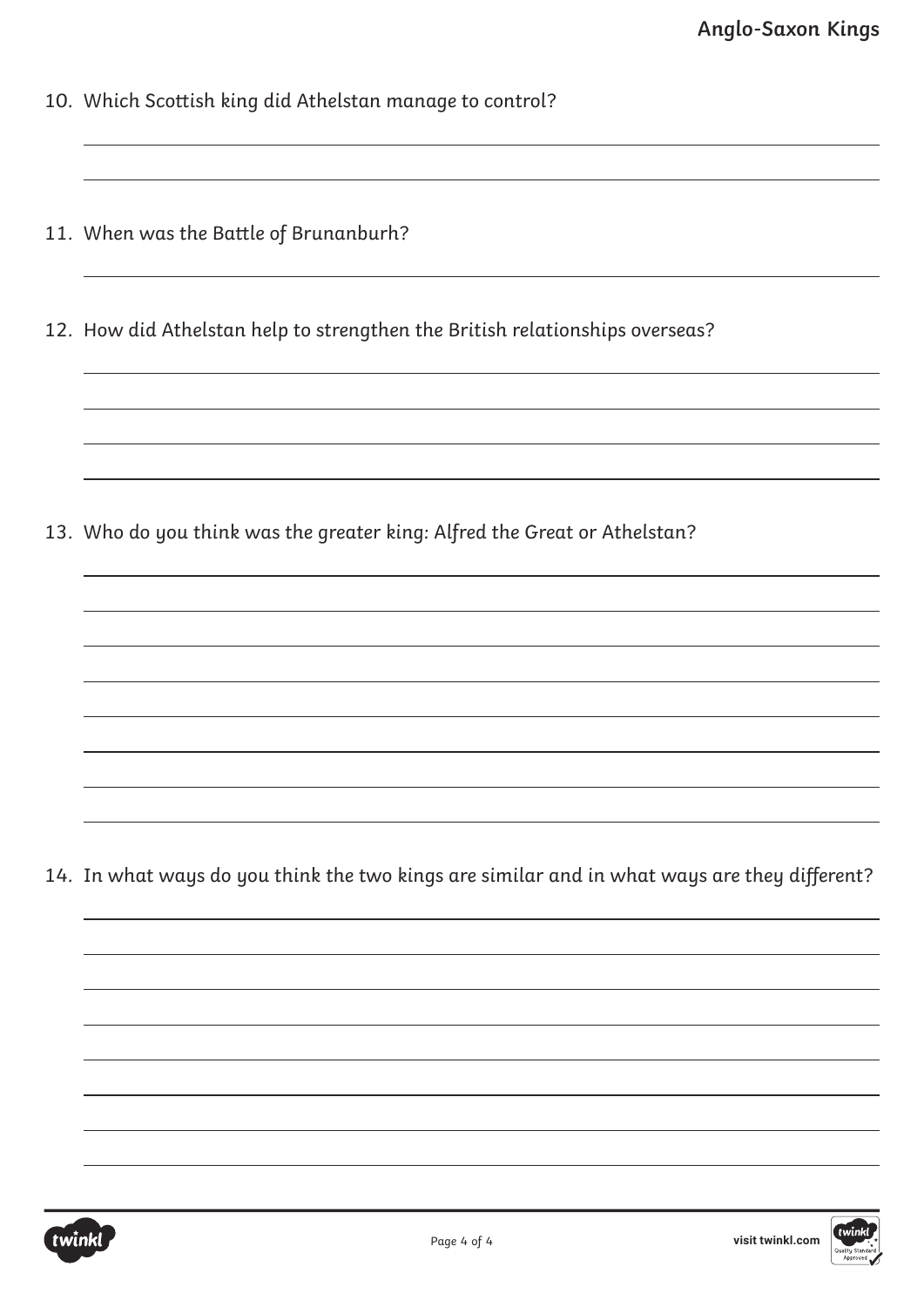### **Answers**

- 1. What was the last remaining Anglo-Saxon kingdom in AD 878? **The last remaining kingdom in AD 878 was Wessex.**
- 2. When did King Alfred the Great become king? **King Alfred the Great became king in AD 871.**
- 3. What happened when the Vikings invaded Wessex in AD 878? **When the Vikings invaded Wessex in AD 878, King Alfred was forced into hiding. However, he was not prepared to give up and he and his followers defeated the Vikings at the Battle of Edington.**
- 4. What happened at the Battle of Edington? **The Battle of Edington was a fierce battle in which King Alfred and his men drove back at the attacking Vikings, who surrendered.**
- 5. Who was Guthrum? **King Guthrum was the Viking leader of the Battle of Edington.**
- 6. When did King Alfred agree a treaty to divide up land with the Vikings? **King Alfred agreed a treaty to divide up the land in AD 886.**
- 7. What was Danelaw?

**Danelaw was the name given to the Northern and Eastern area of England that the Vikings had control over.**

- 8. When did Athelstan become king? **Athelstan became king in AD 924.**
- 9. Which kingdom did King Athelstan take back from the Vikings?

**King Athelstan took back the kingdom of York from the Vikings.**

10. Which Scottish king did Athelstan manage to control?

**King Athelstan managed to control King Constantine from Scotland.**

11. When was the Battle of Brunanburh?

**The Battle of Brunanburh was in AD 937.**